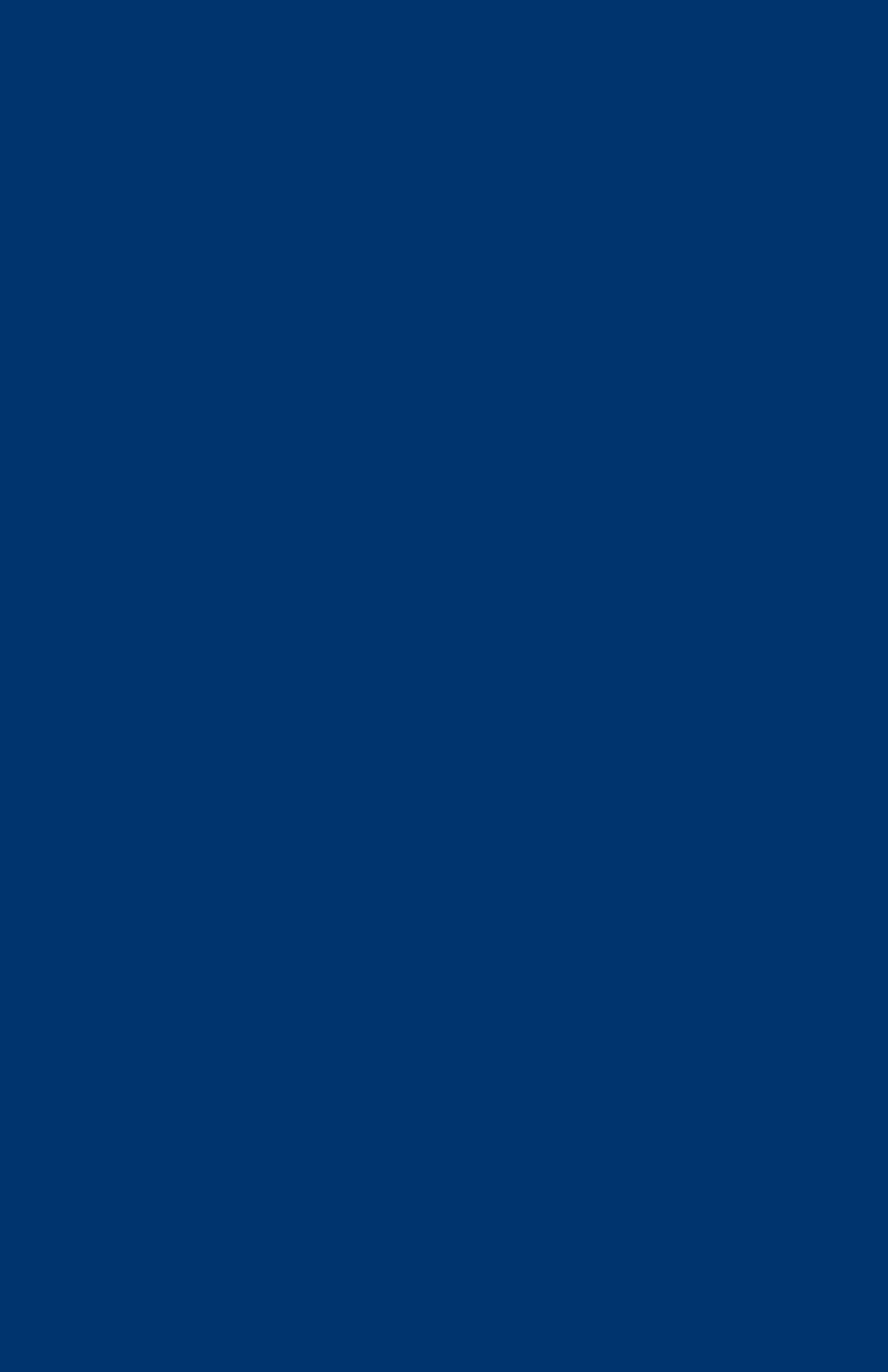

# PLIF

# Table of Contents

The decision to receive medical treatment is individualized to the patient and the patient's symptoms. The information presented within this brochure may not apply to your condition, treatment or its outcome, as surgical techniques vary and complications can occur. It is important to discuss the viability of this procedure with your physician to decide whether this treatment option is right for you.

This brochure is intended to be an educational resource only and is not meant to replace a conversation between a patient and their physician or member of their health care team. Please consult your physician for a complete list of indications, precautions, clinical results and other important medical information that pertains to this procedure.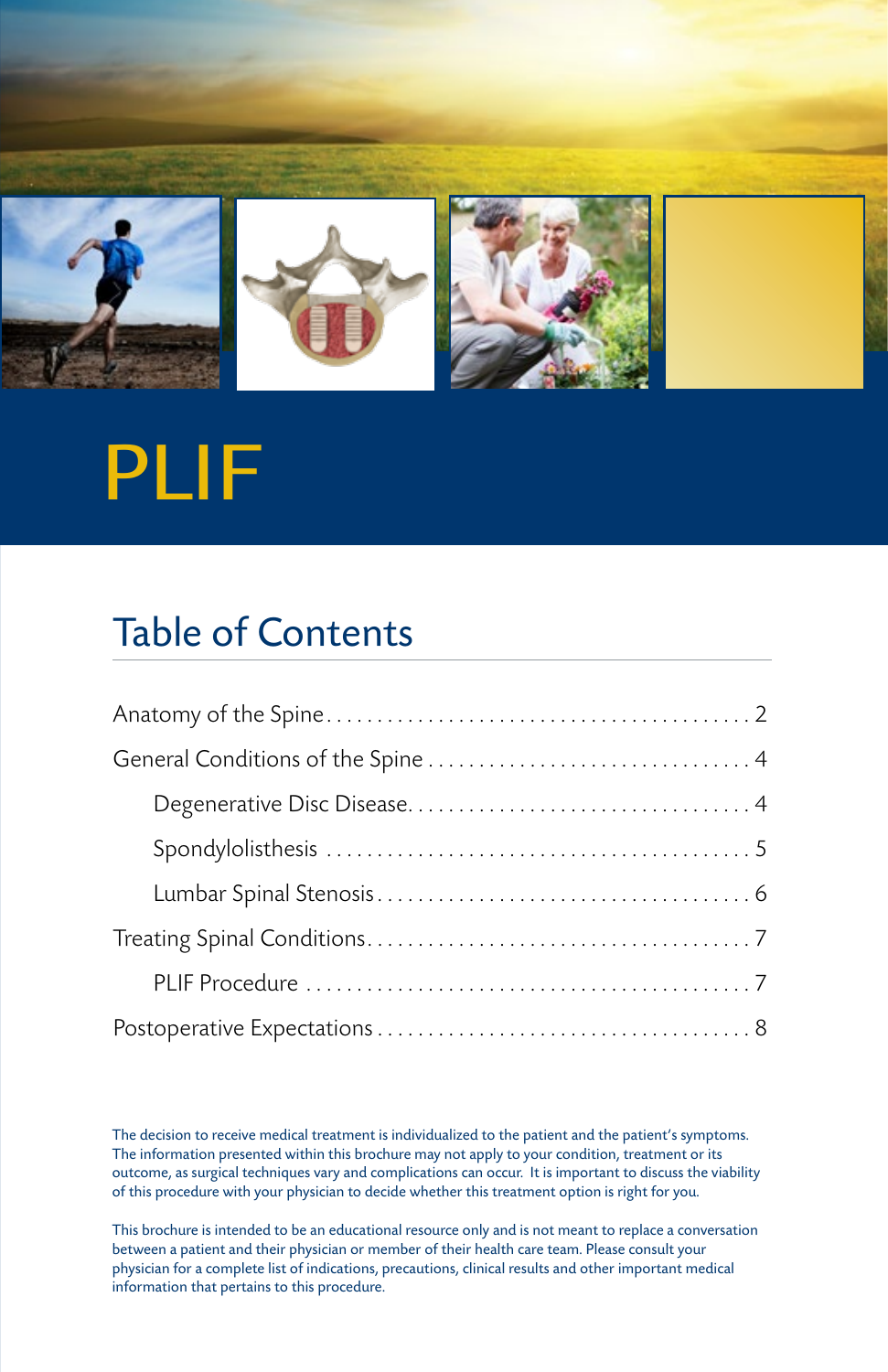# Anatomy of the Spine

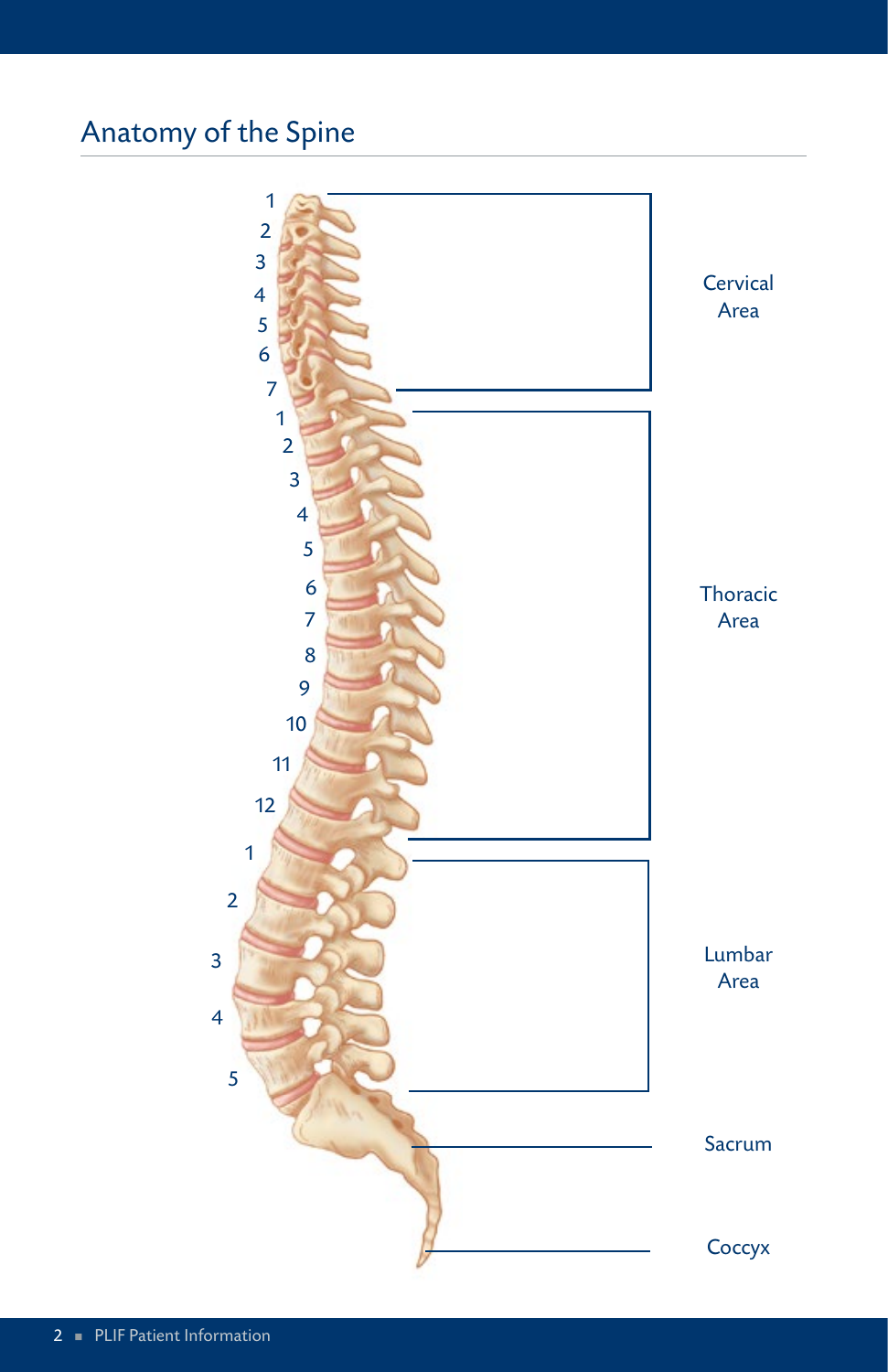# Anatomy of the Spine

The spine is made up of vertebrae and is divided into 3 main sections:

- Cervical (7 vertebrae)
- Thoracic (12 vertebrae)
- Lumbar (5 vertebrae)

Below the lumbar spine is the sacrum which is comprised of 5 fused vertebrae. At the end of the spine is the coccyx, or the tailbone.

The vertebrae bear the weight of the upper body and provide points of attachment for muscles and ligaments. It also protects the spinal canal and provides exit points for spinal nerves.

The individual vertebrae are separated by intervertebral discs, which act as cushions or shock absorbers between the vertebral bodies.

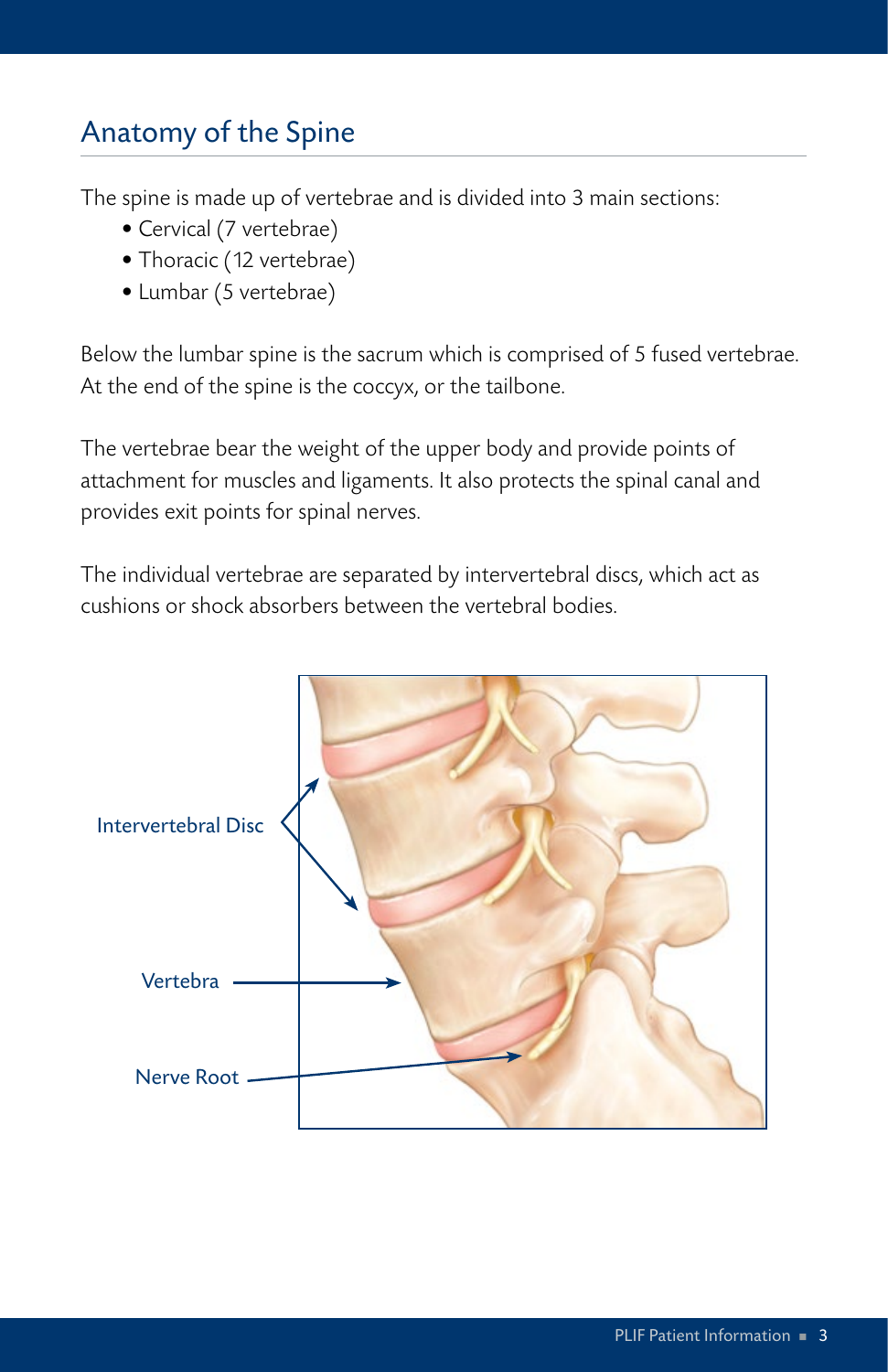# General Conditions of the Lumbar Spine

There are a variety of conditions that affect the spine and can cause pain. Several of the more common conditions are described below.

#### Degenerative Disc Disease

Degenerative changes in the spine may cause instability and pain in your back. Degenerative Disc Disease (DDD) involves the intervertebral disc and is part of the natural aging process.

Healthy Discs



In the normal spine, your discs act as a shock absorber between vertebrae. Over time the discs can lose flexibility, elasticity, and height. When this happens, they lose their shock absorbing characteristics and can lead to abnormal motion or alignment of the spine, which may result in pain.



Symptoms may include pain or numbness in the back or legs. This pain may increase with activities that involve sitting for extended periods, bending or twisting.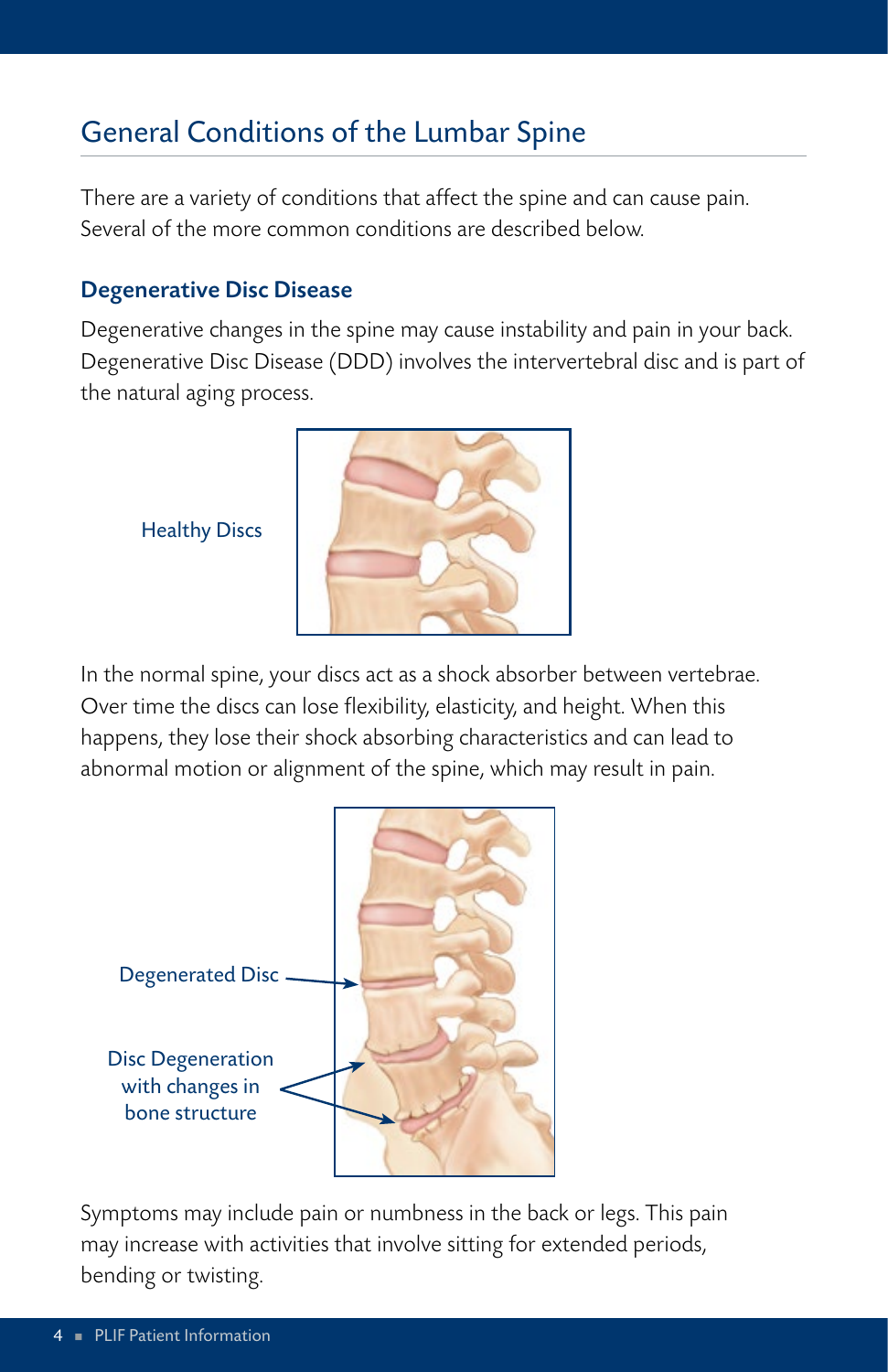# Spondylolisthesis

Spondylolisthesis is a condition in which one of the vertebrae slips forward or backward. If left untreated, this can lead to deformity of the spine and narrowing of the spinal canal.



Normal spine segment



pressure on nerve

Typical symptoms include low back pain, muscle spasms, thigh or leg pain, and weakness. Interestingly, some patients are asymptomatic and only learn of the disorder after spinal radiographs, such as x-rays.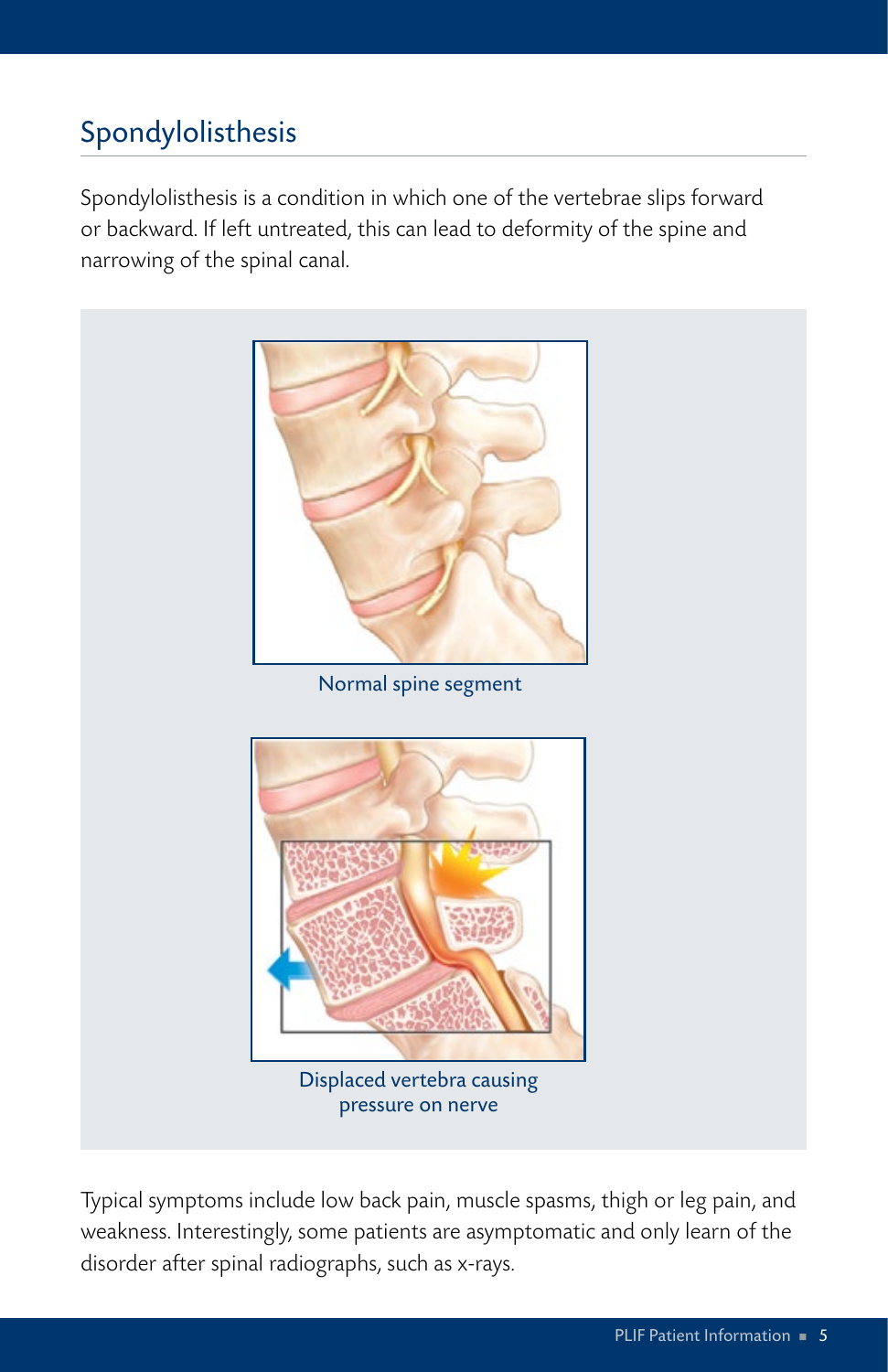# Spinal Stenosis

Spinal stenosis is the narrowing of areas in the spine where nerve roots and the spinal cord must travel. It is most commonly caused by age-related spinal degeneration. This narrowing can put pressure on the nerves and cause pain.



Symptoms often start gradually over time. Pain is likely to be present or worsen when you stand or walk, and lessen or disappear when you sit down or lean forward. Typically, people suffering from lumbar spinal stenosis will experience pain, tingling weakness or numbness that radiates from the lower back into the buttocks and legs.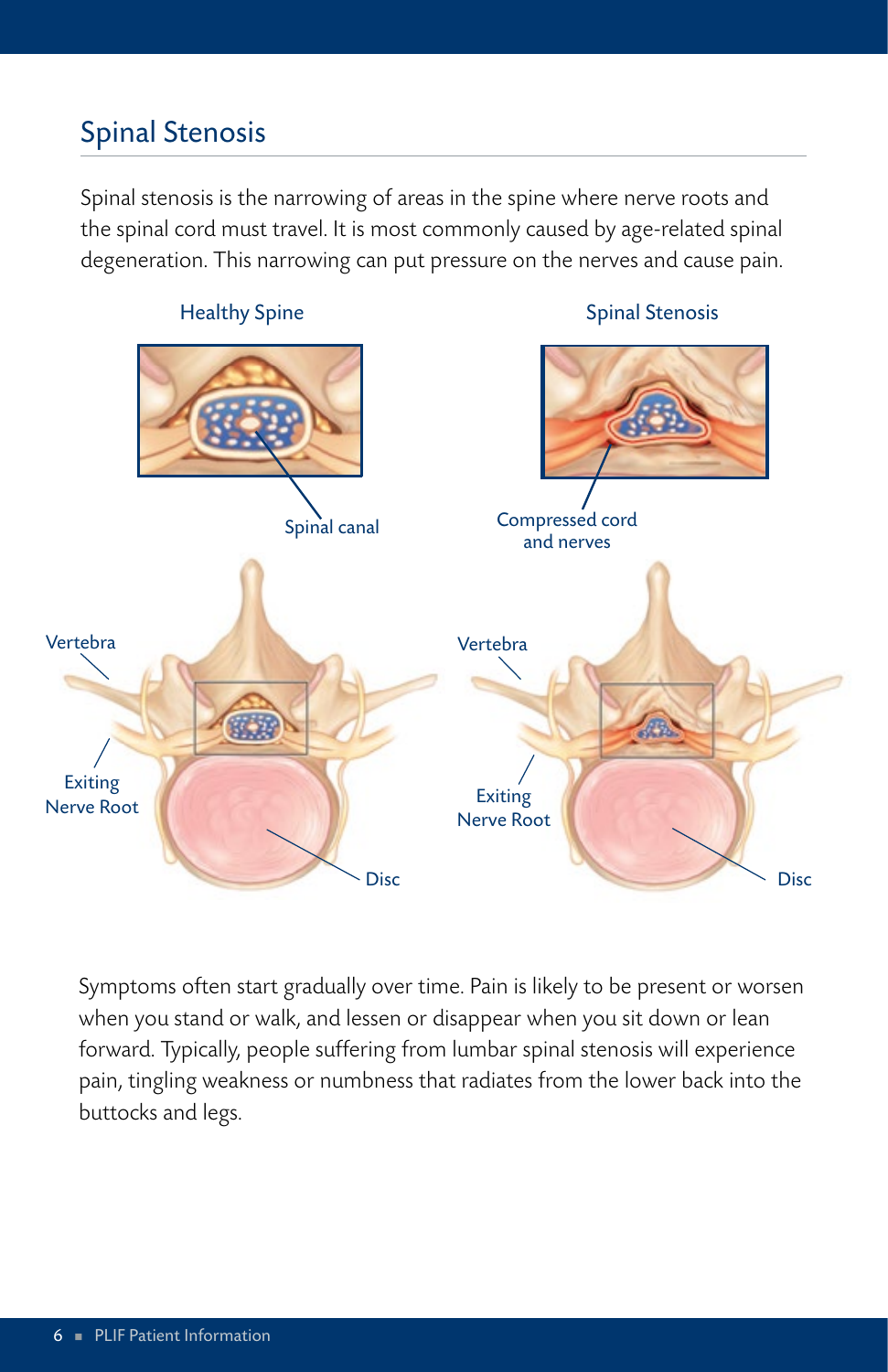# Treating Spinal Conditions

There are a variety of surgical approaches to treating spinal conditions. The choice of which approach to use is dependent on many factors which include patient symptoms, patient anatomy, prior surgery, and/or surgeon preference. PLIF is one of the options that your doctor may choose.

# What is a PLIF?

Posterior Lumbar Interbody Fusion (PLIF) is a form of spine surgery in which the lumbar spine is approached through an incision on the back. This procedure is used to stabilize the spine by fusing two or more vertebrae together.

## How is a PLIF Performed?

During the surgery the patient lies face down. First, the surgeon makes an incision in the skin of the back over the vertebra(e) to be treated. In a traditional PLIF, a 3-6 inch incision is typically required depending on the number of surgical levels. A small section of the bone and disc are removed to clear a pathway for the interbody spacers.

#### PLIF Spacer

Two interbody spacers are inserted into the disc space to aid in supporting areas between the vertebrae where the disc was removed. The function of the spacers is to stabilize the segment and to improve overall alignment of the spine. Increasing disc height also provides more room for the nerves. The

central chamber and surrounding area is packed with bone graft material to help promote bone growth (fusion) between adjacent vertebrae.

A variety of different interbody spacer options are available. Talk to your doctor about which implants and techniques may be

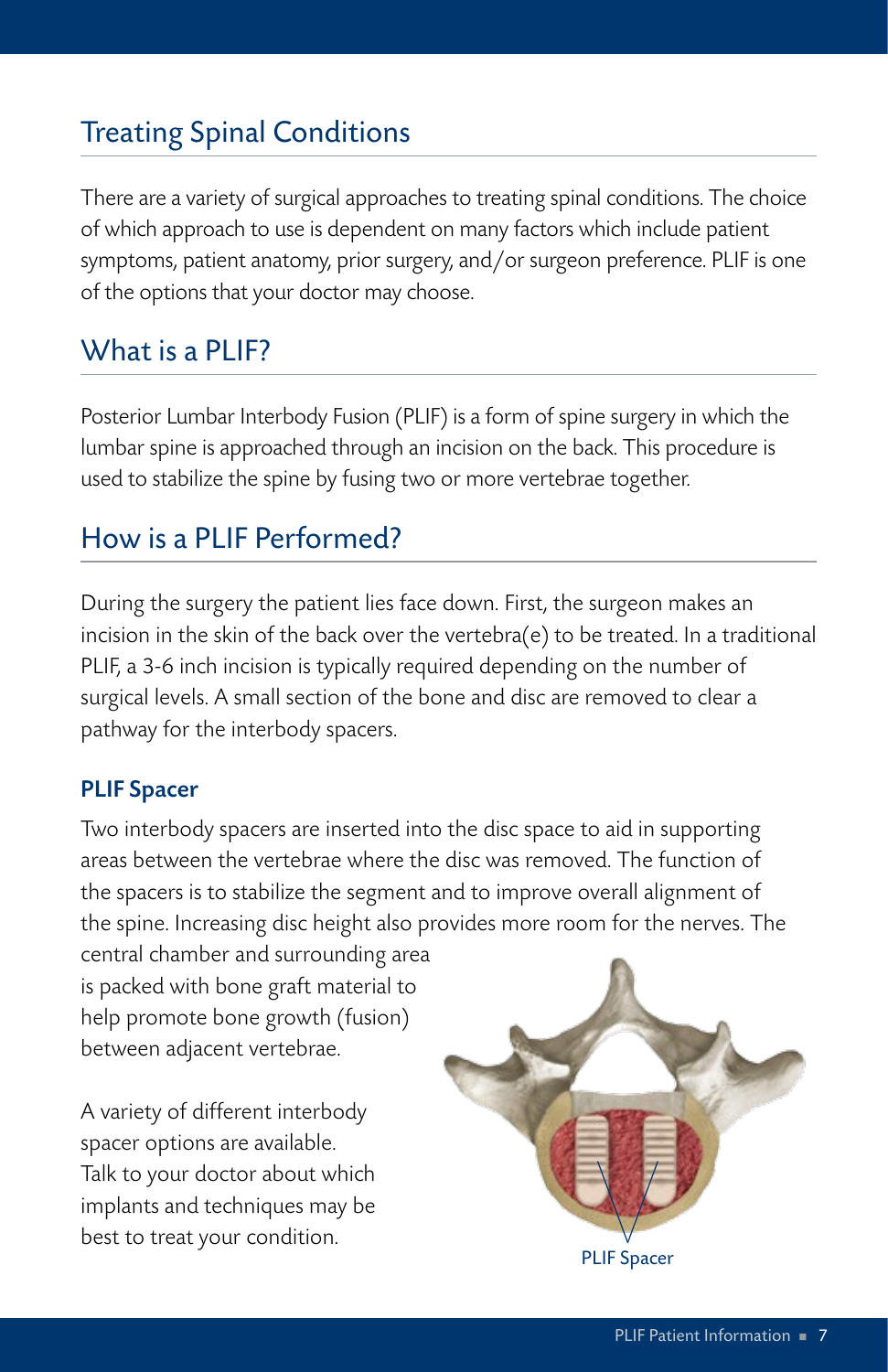#### Pedicle Screws and Rods

Pedicle screws and rods are used to hold the spinal segment in place while fusion occurs and for stability. The screws are inserted into the vertebrae to be fused. Bone graft may be added along the side of the vertebrae to support the fusion. The surgeon then closes the incision and moves the patient into recovery.



## What Should I Expect with My Recovery?

Many patients will notice improvement of some or all of their symptoms and pain may diminish a few weeks after surgery. However, recovery time varies between patients.

Typically, it is the surgeon's goal for the patient to eventually return to his/ her preoperative activities. A positive attitude, reasonable expectations and compliance with your doctor's post-surgery instructions may all contribute to a satisfactory outcome.

Please consult your physician to discuss clinical indications and contraindications for this type of surgery.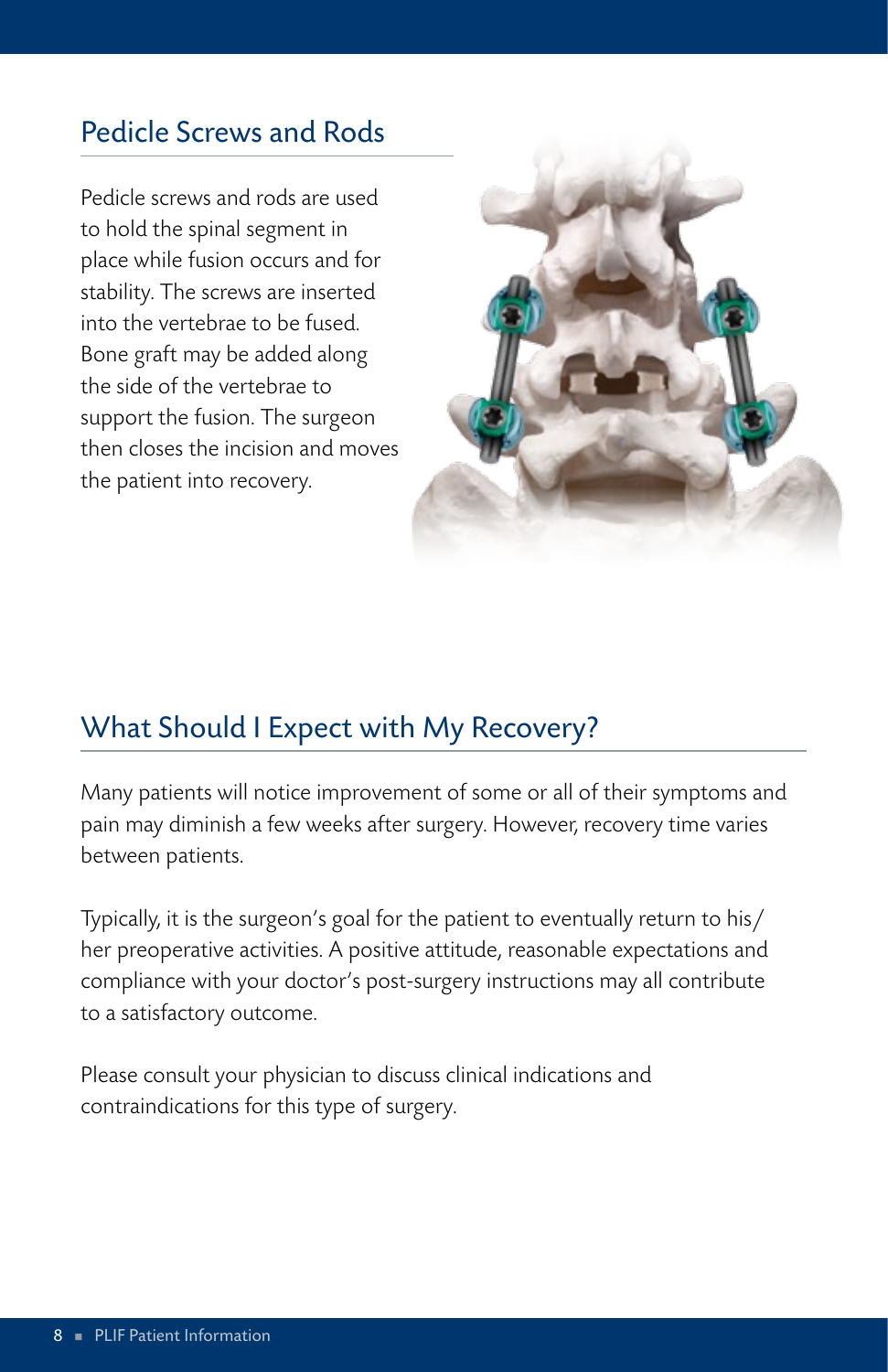